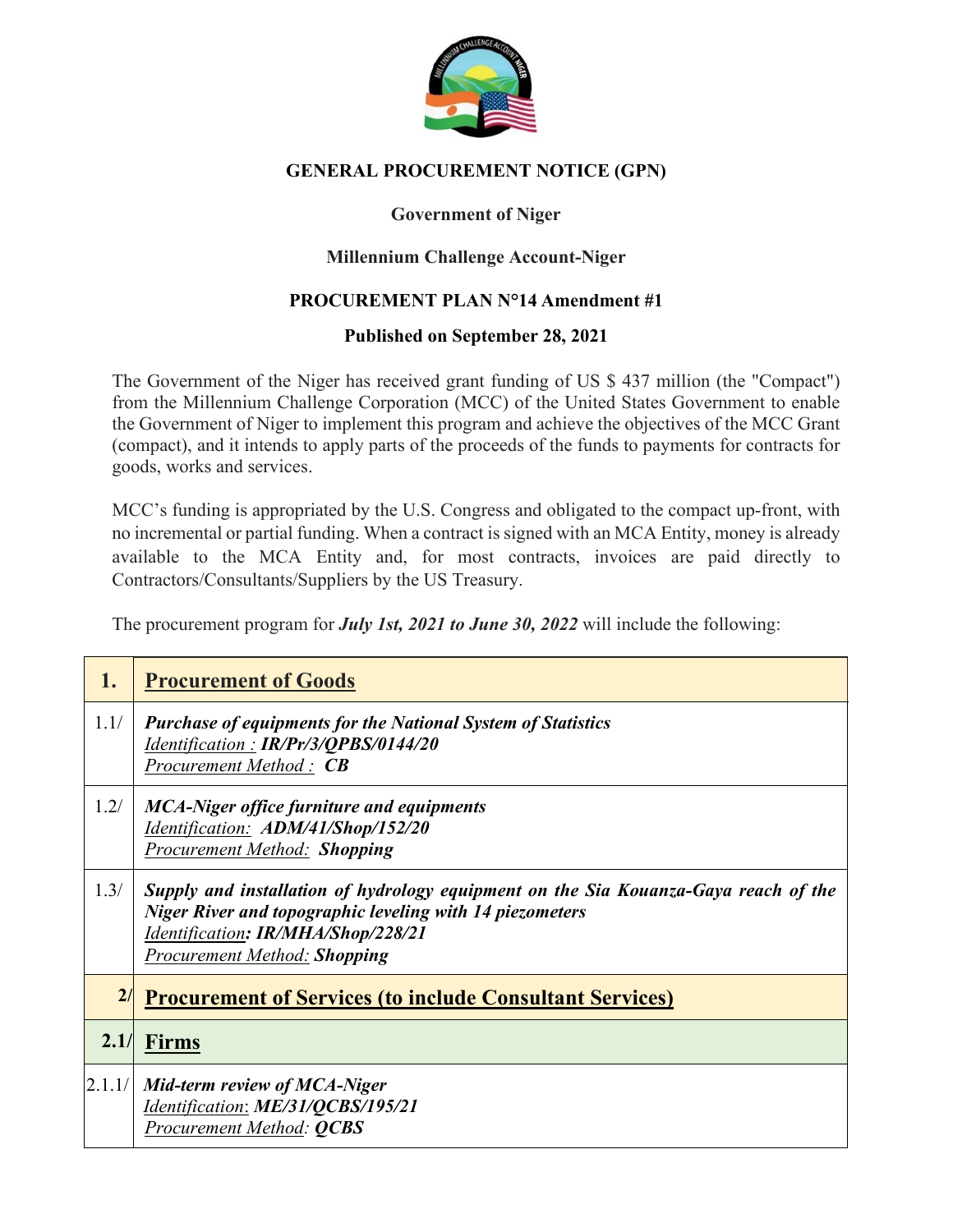| 2.1.2/ | <i>Specific studies PAR (PAP satisfaction survey)</i><br>Identification: ME/31/QCBS/196/21<br><b>Procurement Method: QCBS</b>                                                                                 |  |
|--------|---------------------------------------------------------------------------------------------------------------------------------------------------------------------------------------------------------------|--|
| 2.1.3/ | <b>Capacity Building in Monitoring &amp; Evaluation</b><br>Identification: ME/31/QCBS/198/21<br>Procurement Method: <b>QCBS</b>                                                                               |  |
| 2.1.4/ | Recruitment of a firm for updating the urban development plan for the municipality of<br>Konni (PGES Konni) including the workshop<br>Identification: IR/IPD/3/QCBS/184/21<br><b>Procurement Method: QCBS</b> |  |
| 2.1.5/ | Completion of the study on the development of pastoral development plans in the regions<br>of Tahoua and Maradi<br>Identification: CR/PRAPS/2/CB/233/21<br>Procurement Method: SSS                            |  |
|        | <b>2.2/ Individuals Consultants</b>                                                                                                                                                                           |  |
| 2.2.1/ | Recruitment of a consultant for capacity building of Private Sector Partnership Fund<br>beneficiaries<br>Identification: CR/CRA/2/IC/105/19<br>Procurement Method: IC                                         |  |
| 2.2.2/ | Recruitment of a consultant for the monitoring of activities linked to the urban<br>development plan of the commune of Konni (PGES Konni)<br>Identification: IR/IPD/3/IC/179/20<br>Procurement Method: IC     |  |
| 2.2.3/ | Recruitment of Consultant for Training in the mastery and filling of land tenure security<br>tools (New format)<br>Identification: IR/MSM/1/IC/204/21<br>Procurement Method: IC                               |  |
| 2.2.4/ | Recruitment of panelists to evaluate MCA-Niger procurement offers<br>Identification: ADM/41/IC/227/21<br><b>Procurement Method: IC</b>                                                                        |  |
| 3/     | <b>Non-Consultant Services</b>                                                                                                                                                                                |  |
| 3.1/   | Recruitment of an MCA-Niger electrical compliance diagnostic provider headquarters,<br>transit house and regional offices<br>Identification: ADM.Esp/41/NCS/182/20<br>Procurement Method: Shopping            |  |
| 3.2/   | Reproduction of new forms for formalizing land rights (form and register)<br>Identification: IR/MSM/1/NCS/203/21<br><b>Procurement Method: Shopping</b>                                                       |  |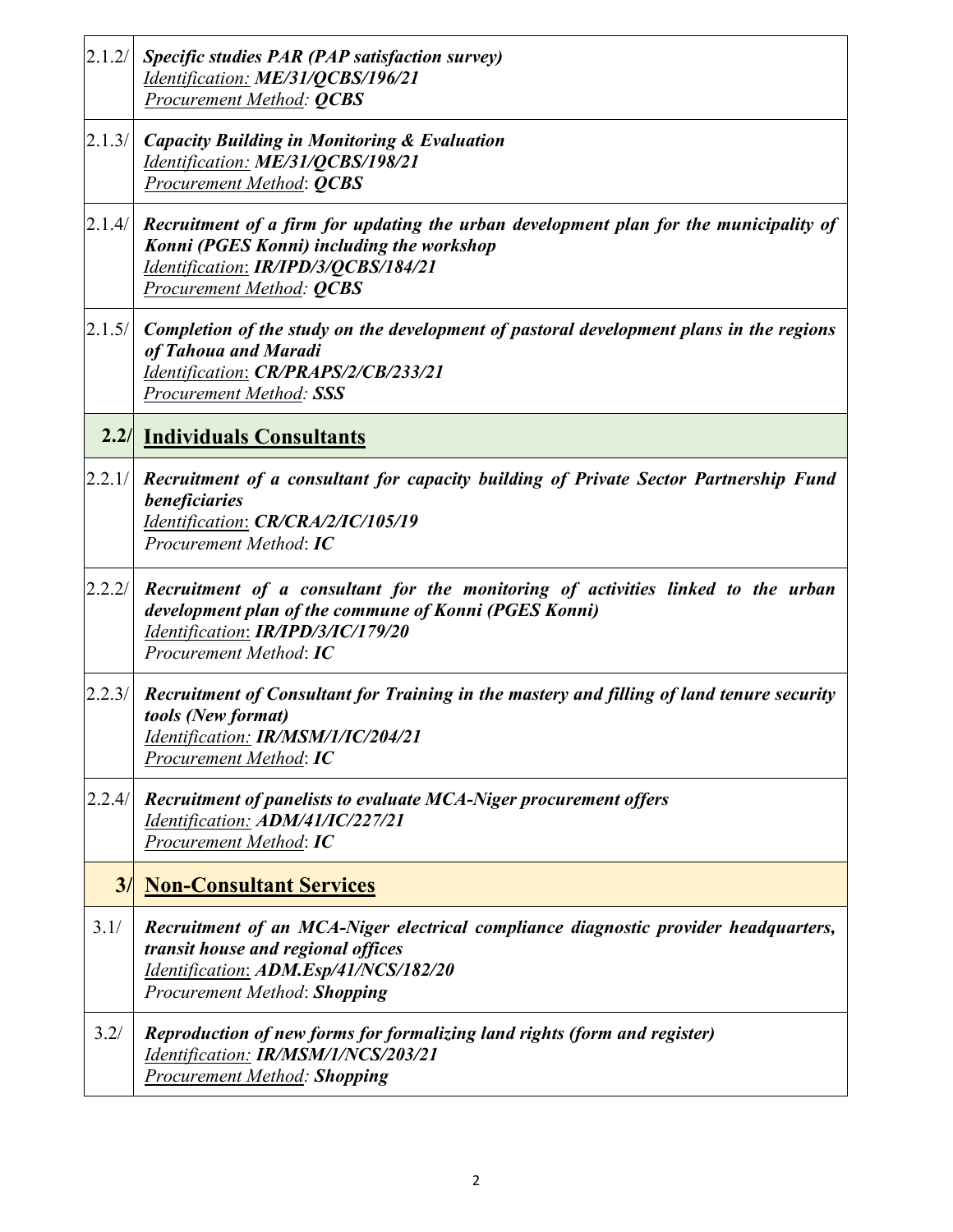| 3.3/ | Recruitment of a firm facilitating the strategic retreat of the MCA Niger team<br>Identification: ADM/41/Shop/226/21<br><b>Procurement Method: Shopping</b>                                                                                                                               |
|------|-------------------------------------------------------------------------------------------------------------------------------------------------------------------------------------------------------------------------------------------------------------------------------------------|
| 3.4/ | Recruitment of firm for training and simulation (practical exercises) in response to<br>potential terrorist attacks and survival techniques in the event of abduction or kidnaping<br>of MCA-Niger personnel<br>Identification: ADM/41/Shop/231/21<br><b>Procurement Method: Shopping</b> |
| 4.1  | <b>Procurement of Works</b>                                                                                                                                                                                                                                                               |
| 4.1/ | <b>Construction of corridors</b><br>Identification: CR/PRAPS/3/CB/114/20<br>Procurement Method: CB                                                                                                                                                                                        |
| 4.2/ | <b>Construction of livestock markets</b><br>Identification: CR/PRAPS/3/CB/144/20<br>Procurement Method: CB                                                                                                                                                                                |
| 4.3/ | Development work on irrigated areas<br>Identification: CR/CRA/1/CB/140/20<br>Procurement Method: CB                                                                                                                                                                                       |
| 4.4/ | Construction and rehabilitation of community infrastructure as part of the compensation<br>generated by the rehabilitation of the Konni irrigated perimeter<br>Identification: IR/IPD/4/Shop/169/20<br><b>Procurement Method: CB</b>                                                      |
| 4.5/ | Construction Sia / small-scale Irrigation - Supply and installation of irrigation kits,<br>pumping kits and drilling works for the Sia Kouanza perimeters-Tranche 1<br>Identification: IR/IPD/2/CB/216/21<br><b>Procurement Method: CB</b>                                                |
| 4.6/ | Construction Sia / small-scale Irrigation - Supply and installation of irrigation kits,<br>pumping kits and drilling works for the Sia Kouanza perimeters-Tranche 2<br>Identification: IR/IPD/2/CB/217/21<br><b>Procurement Method: CB</b>                                                |
| 4.7/ | Construction Sia / small-scale Irrigation - Supply and installation of irrigation kits,<br>pumping kits and drilling works for the Sia Kouanza perimeters-Tranche 2<br>Identification: IR/IPD/2/CB/218/21<br><b>Procurement Method: CB</b>                                                |

Contracts for goods, works and services financed under the program will be implemented according to the principles, rules and procedures set out in the MCC Program Procurement Guidelines, which can be found at the MCA Niger's website.

The procurement is open to all bidders from eligible source countries as defined in the MCC Program Procurement Guidelines.

Specific procurement notices for contracts to be tendered under the competitive bidding procedures and for consultant contracts will be announced, as they become available, on the MCA Niger's website,